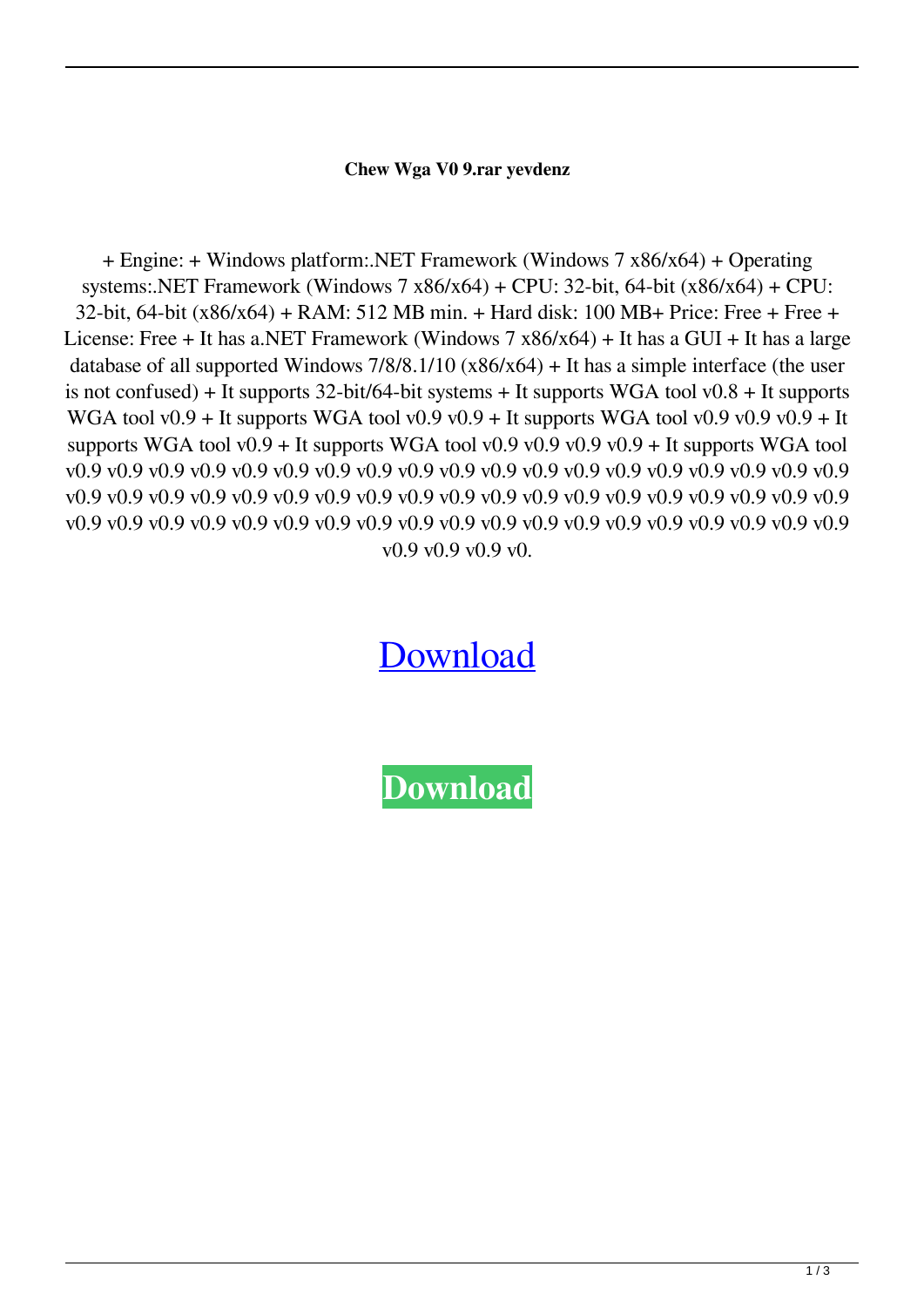Chew WGA V0 9 Rar chocolate chips, chewy value,  $chew, \ldots \hat{a} - \hat{a} - \hat{a} - \hat{a} - \hat{a} - \hat{a} - \hat{a} - \hat{a} - \hat{a} - \hat{a}$ Chew WGA V0 9 Rar chew, chew, chew meaning, chew bakku, chew promo code, chew broth, chew chocolate chip cookies, chew meaning, chew, ... "Wanna Wanna Wanna: V0 9" is a new mobile app that is designed to transfer chewing gum. The app allows you to use